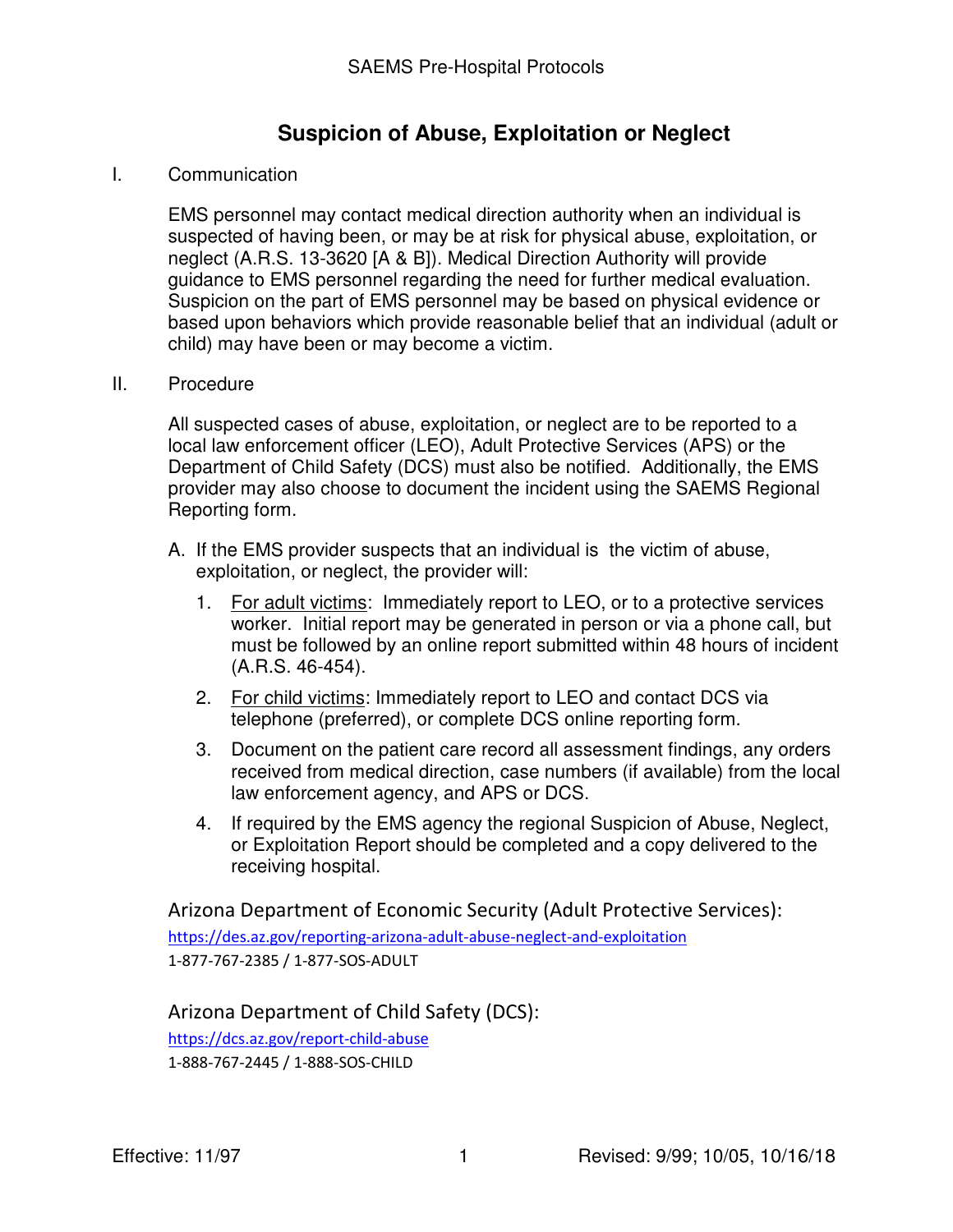- B. If the suspected victim or their guardian is refusing treatment and/or transport, Medical Direction Authority shall be notified prior to clearing the scene. The EMS provider will document the name of the person accepting responsibility for the individual and any orders received from medical direction.
- C. If the EMS provider encounters individuals who are not in immediate danger but where an environment suggests risk (i.e. poor hygiene, inappropriate clothing/shelter, or inadequate food) non-emergent reports should also be made via the previously mentioned reporting process (using either the APS or DCS website).
- III. Signs of Abuse, Neglect and Exploitation
	- A. Signs of Abuse (include but are not limited to):
		- 1. Unexplained bruises, welts, sores, cuts or abrasions in places they would normally not be expected
		- 2. Bruising and other injuries may be in different stages of healing
		- 3. Bruising or other markings reflect the shape of the objects used to inflict the injuries (e.g., electrical cord or belt buckles, etc.)
		- 4. Bilateral bruising on upper arms from shaking
		- 5. Fractures in different stages of healing
		- 6. Cigar and cigarette burns
		- 7. Submersion burns (e.g., sock-like, glove-like, doughnut-like shaped on buttocks)
		- 8. Burns can also be patterned like objects used (i.e., electric burner)
		- 9. Rope burns on arms/wrists, legs/ankles from improperly tying or bandaging the victim
	- B. Signs of Neglect (include but are not limited to):
		- 1. Bed sores (pressure ulcers)
		- 2. Unkempt, dirty, body odor, feces on body
		- 3. Clothing is insufficient or inappropriate for the weather
		- 4. Fleas and lice on individual
		- 5. Malnourished and dehydrated
		- 6. Little or no food available
	- C. Signs of Financial Exploitation (include but are not limited to):
		- 1. Accompanied by an individual, to a financial institution, who appears to coerce them into making transactions
		- 2. Victim not allowed to speak for themselves or make decisions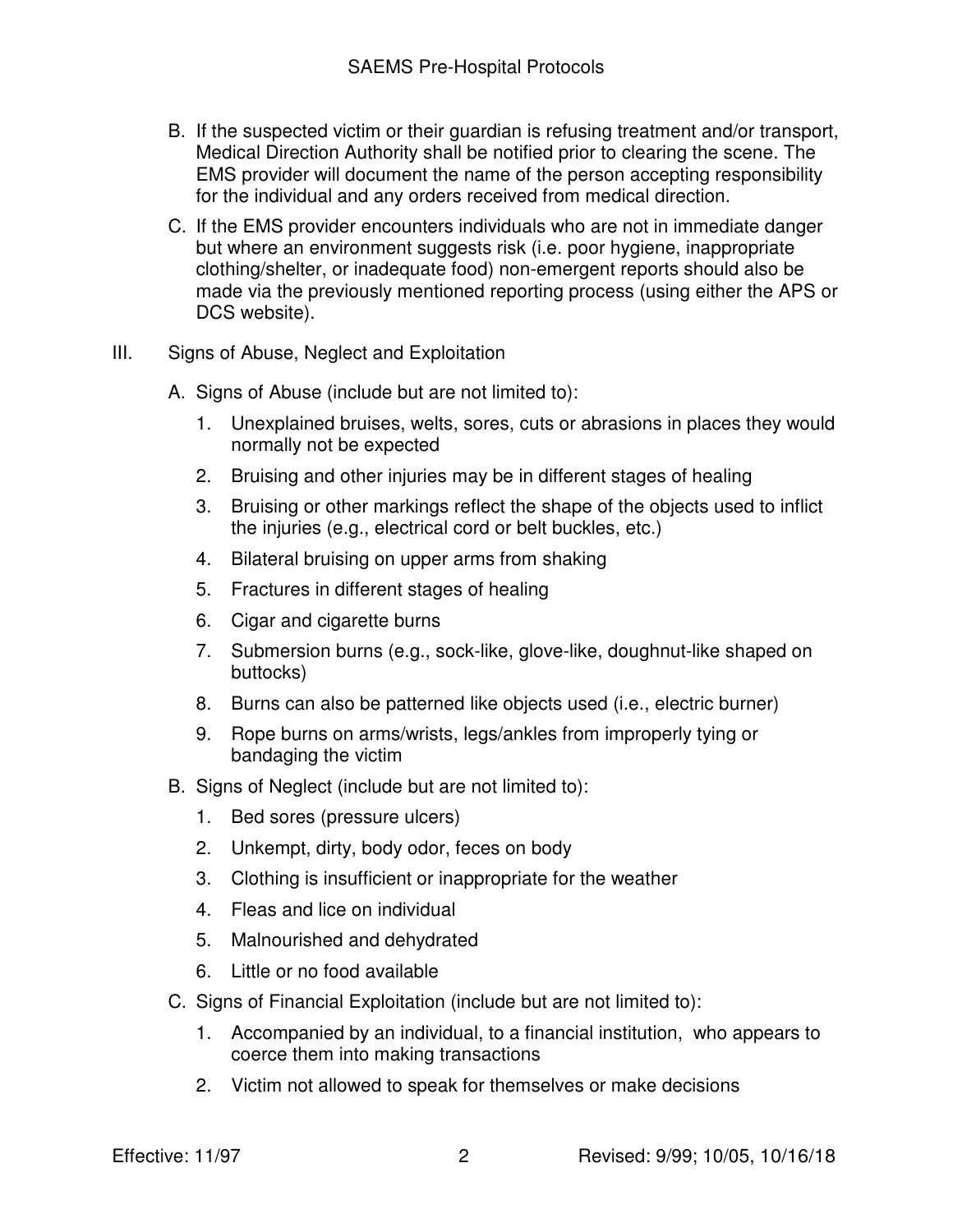- 3. Implausible explanation about what they are doing with their money
- 4. Concerned or confused about "missing" funds in their accounts
- 5. Neglected or receiving insufficient care given their needs or financial status
- 6. Isolated from others, even family members
- 7. Unable to remember financial transactions or signing paperwork
- IV. Definitions

The following are brief summaries of the definitions referenced in the Arizona Revised Statutes as well as the Arizona Elder Abuse Coalition (AEAC) and may assist in the identification of abuse, neglect, or exploitation.

A. Abuse:

The infliction or allowing of physical injury, impairment of bodily function or disfigurement or the infliction of or allowing another person to cause serious emotional damage as evidenced by severe anxiety, depression, withdrawal or untoward aggressive behavior caused by the acts or omissions of an individual who has the care, custody and control of a child (AEAC, n.d.; A.R.S. 8-201). This may include:

- 1. Intentional inflictions of physical harm
- 2. Injury caused by criminally negligent acts or omissions
- 3. Unreasonable imprisonment
- 4. Sexual abuse or assault (AEAC, n.d.; A.R.S. 13-1404; A.R.S. 13-3623).
- B. Neglect:

A pattern of conduct without the person's informed consent resulting in the deprivation of food, water, medication, medical services, shelter, cooling, heating, safety, or other services necessary to maintain minimum physical or mental health (AEAC, n.d.; A.R.S. 8-201).

C. Exploitation:

The illegal or improper use of a vulnerable adult of his/her resources for another's profit or advantage (AEAC, n.d.; A.R.S. 46-454). May also include the sexual exploitation of minors, which involves knowingly recording/filming children in depictions of sexual acts as defined by A.R.S. 13-3553.

D. Incapacity:

An impairment by reason of mental illness, mental deficiency, mental disorder, physical illness or disability, advanced age, chronic use of drugs, chronic intoxication or other cause to the extent that a person lacks sufficient understanding or capacity to make or communicate informed decisions concerning his/her person (AEAC, n.d.).